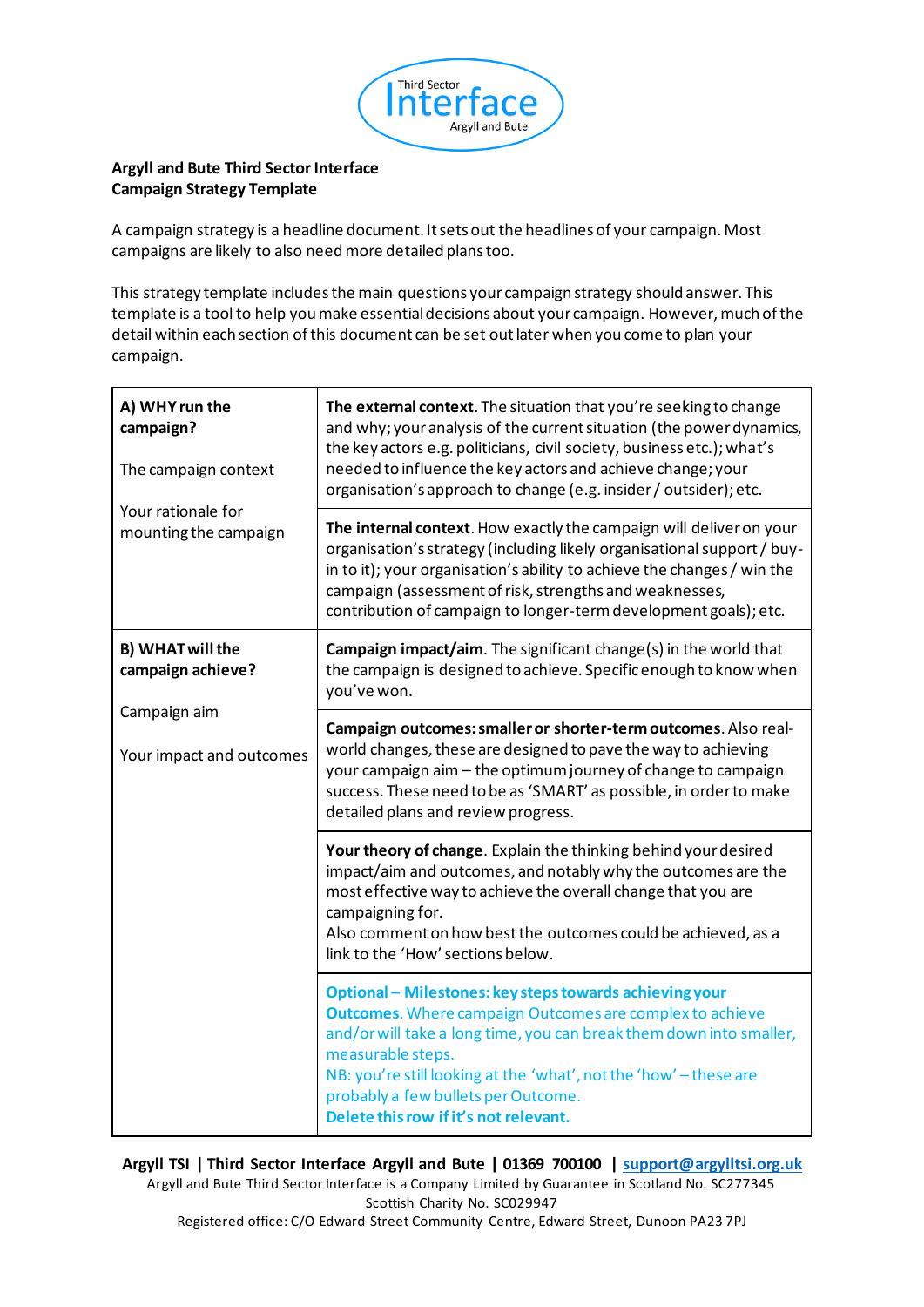| C) HOW will you run the<br>campaign?<br>Key tactics, external<br>support, communication<br>and resources                                                                   | Key tactics. The overall style of your campaign (e.g. mobilisation or<br>lobbying or communications, insider/outsideretc.); the main tactics<br>that you will need to deploy, and how they will win the campaign.<br>Avoid making assumptions about tactics - what worked before (or<br>what you like doing) may not be the optimum tactics for this<br>campaign.                                          |  |
|----------------------------------------------------------------------------------------------------------------------------------------------------------------------------|------------------------------------------------------------------------------------------------------------------------------------------------------------------------------------------------------------------------------------------------------------------------------------------------------------------------------------------------------------------------------------------------------------|--|
| Your main campaign<br>outputs<br>NB: avoid going into<br>operational detail in these<br>sections - just address the<br>big, strategic issues.                              | <b>External support</b> . The people and/or organisations that you need to<br>get onside in order to win the campaign - supporters, partners,<br>allies, etc.; those that you need to engage in order to succeed, and<br>how you'll engage them.                                                                                                                                                           |  |
|                                                                                                                                                                            | Communications. Your key campaign messages; the target<br>audience(s) that you need to influence with those messages. How<br>you intend to reach your target audience(s) with your messages, and<br>in a way that'll persuade them.                                                                                                                                                                        |  |
|                                                                                                                                                                            | Resources. What you need in order to win the campaign, including:<br>The funding, and how you will agree or find it if it isn't<br>already in place.<br>The people (staff, volunteers, groups, activists etc.), and<br>$\bullet$<br>how you will gain their commitment if it isn't agreed.<br>Any equipment, facilities or other resources, and how you<br>٠<br>will secure them if they are not in place. |  |
| D) HOW will you build<br>capacity?<br><b>Internal development</b><br>Optional - only if you want<br>the campaign to help build<br>your future campaigning<br>effectiveness | Organisational Aim(s): internal impact - if there are any.<br>Significant, specific change(s) in your organisation's ability to<br>campaign that are needed to ensure success and/or that can benefit<br>future campaigning.<br>Delete this row if it's not relevant.                                                                                                                                      |  |
|                                                                                                                                                                            | Organisational Outcomes: internal outcomes - if there are any. The<br>smaller changes that can best deliver your organisational aim, cast<br>as 'SMART' as possible.<br>Delete this row if it's not relevant.                                                                                                                                                                                              |  |
| Optional: Other issues to consider when developing your strategy                                                                                                           |                                                                                                                                                                                                                                                                                                                                                                                                            |  |
| How does this strategy link<br>with your activity planning<br>and evaluation work?<br><b>Operational planning &amp;</b><br>review                                          | A campaign strategy is a headline document - it sets out the<br>headlines of your campaign, and ideally it is short. For most<br>campaigns there are likely to be more detailed plans required.<br>Explain here which other planning documents (if any) the strategy<br>links with, and how they link.                                                                                                     |  |
|                                                                                                                                                                            | <b>Ongoing review</b> is a vital component of all campaigns, and<br>scheduling in a suitable 'plan-do-review' cycle is recommended.<br>Explain here how you plan to monitor and evaluate the campaign.<br>Also, do be prepared to review the strategy at short notice - you<br>may well need to respond rapidly to changes in the external<br>environment.                                                 |  |

**Argyll and Bute Third Sector Interface | 01369 700100 | support@argylltsi.org.uk** Argyll and Bute Third Sector Interface is a Company Limited by Guarantee in Scotland No. SC277345 Scottish Charity No. SC029947 Registered office: c/o Edward Street Community Centre, Edward Street, Dunoon PA23 7PJ